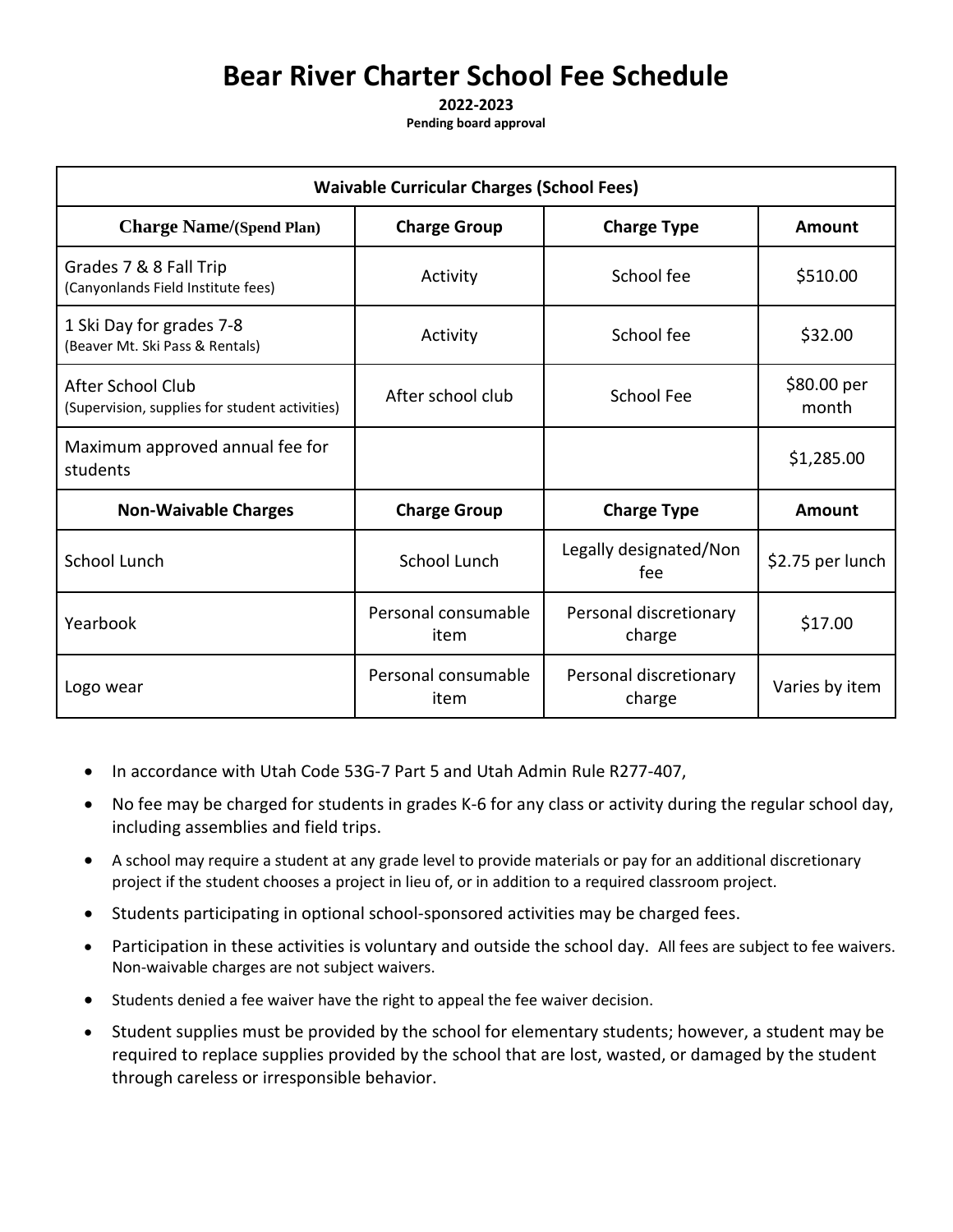# **BRCS FEES POLICY--DRAFT**

| Ι.   |  |
|------|--|
| ΙΙ.  |  |
| III. |  |
| D.   |  |
| Е.   |  |
| F.   |  |
| IV.  |  |
| А.   |  |
| В.   |  |
| V.   |  |
| VI.  |  |
|      |  |
|      |  |
|      |  |
| В.   |  |
| C.   |  |
| D.   |  |
| Е.   |  |
| F.   |  |
| G.   |  |
| Η.   |  |
| IX.  |  |
| Х.   |  |
| XI.  |  |
|      |  |
|      |  |
|      |  |
|      |  |
|      |  |
|      |  |
|      |  |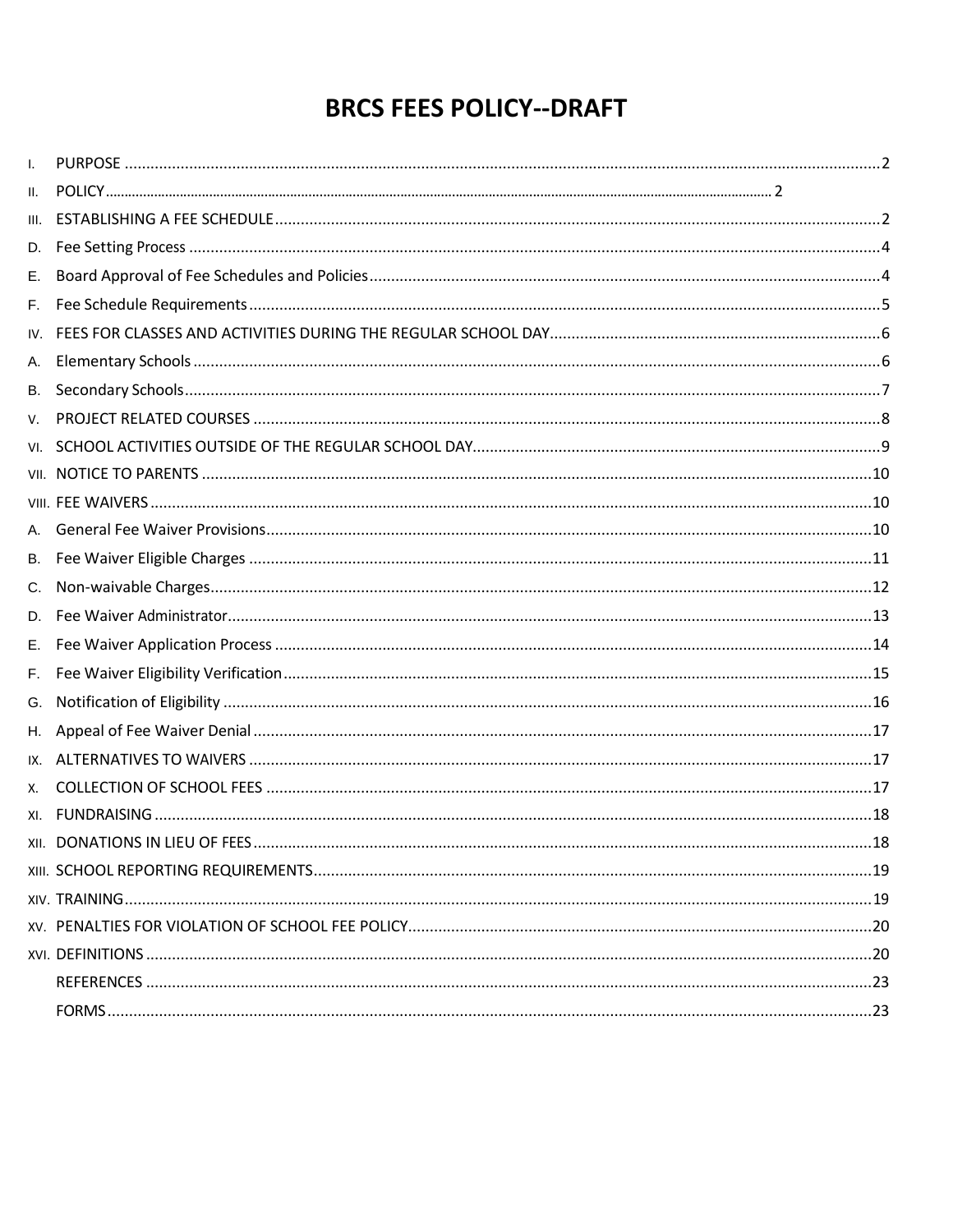### <span id="page-2-0"></span>**I. PURPOSE**

The Bear River Charter (BRCS) governing board adopts this policy to provide for the orderly establishment and management of a system of reasonable fees; to provide adequate notice to families of fees and fee waiver requirements; to establish a fair and efficient process for granting fee waivers; and to prohibit practices that would exclude students unable to pay fees from participation in school-sponsored activities or create a burden on a student or family as to have a detrimental impact on participation.

## <span id="page-2-1"></span>**II. POLICY**

- **A.** A school, school official, or employee may not charge or assess a fee or request or require something of monetary value as a condition to a student's participation in an activity, class, or program provided, sponsored, or supported by a school including for a co-curricular or extra-curricular activity, unless the fee has been approved by and included in the BRCS governing board fee schedule.
- **B.** To preserve equal opportunity for all students and to limit diversion of money and school and staff resources from the basic school program, BRCS shall limit student expenditures for school-sponsored activities, including expenditures for uniforms, clubs, clinics, travel, and subject area and vocational leadership organizations, whether local, state, or national.
- **C.** A school shall provide notice to a parent of each student attending the school of all current fee schedules and the opportunity for fee waivers prior to the student being registered for a course, activity, or program to enable the parent and student to make an informed decision prior to committing to the student's enrollment or participation.
- **D.** A school shall provide an opportunity for a parent to apply to have one or more fees waived (or be provided alternatives to waivers) and shall grant requested fee waivers (or alternatives to waivers) to students who are eligible under the provisions of this policy.
- **E.** A school may only collect a fee for an activity, class, or program provided, sponsored, or supported by a school consistent with BRCS policies and state law.

### <span id="page-2-2"></span>**III. ESTABLISHING A FEE SCHEDULE**

- **A.** "Fee" means a charge, expense, deposit, rental, or payment:
- 1. regardless of how it is termed, described, requested, or required directly or indirectly;
- 2. in the form of money, goods, or services; and
- 3. that is a condition to a student's full participation in an activity, course, or program that is provided, sponsored, or supported by an LEA.
- **B.** "Fee" incudes:
- 1. money or something of monetary value raised by a student or the student's family through fundraising;
- 2. charges or expenditures for a school field trip or activity trip, including related transportation, food, lodging, and admission charges;
- 3. payments made to a third party that provides a part of a school activity, class, or program
- 4. charges or expenditures for classroom:
- a. textbooks
- b. supplies
- c. materials
- 5. charges or expenditures for school activity clothing; and
- 6. a fine, other than a fine identified in the subsection below.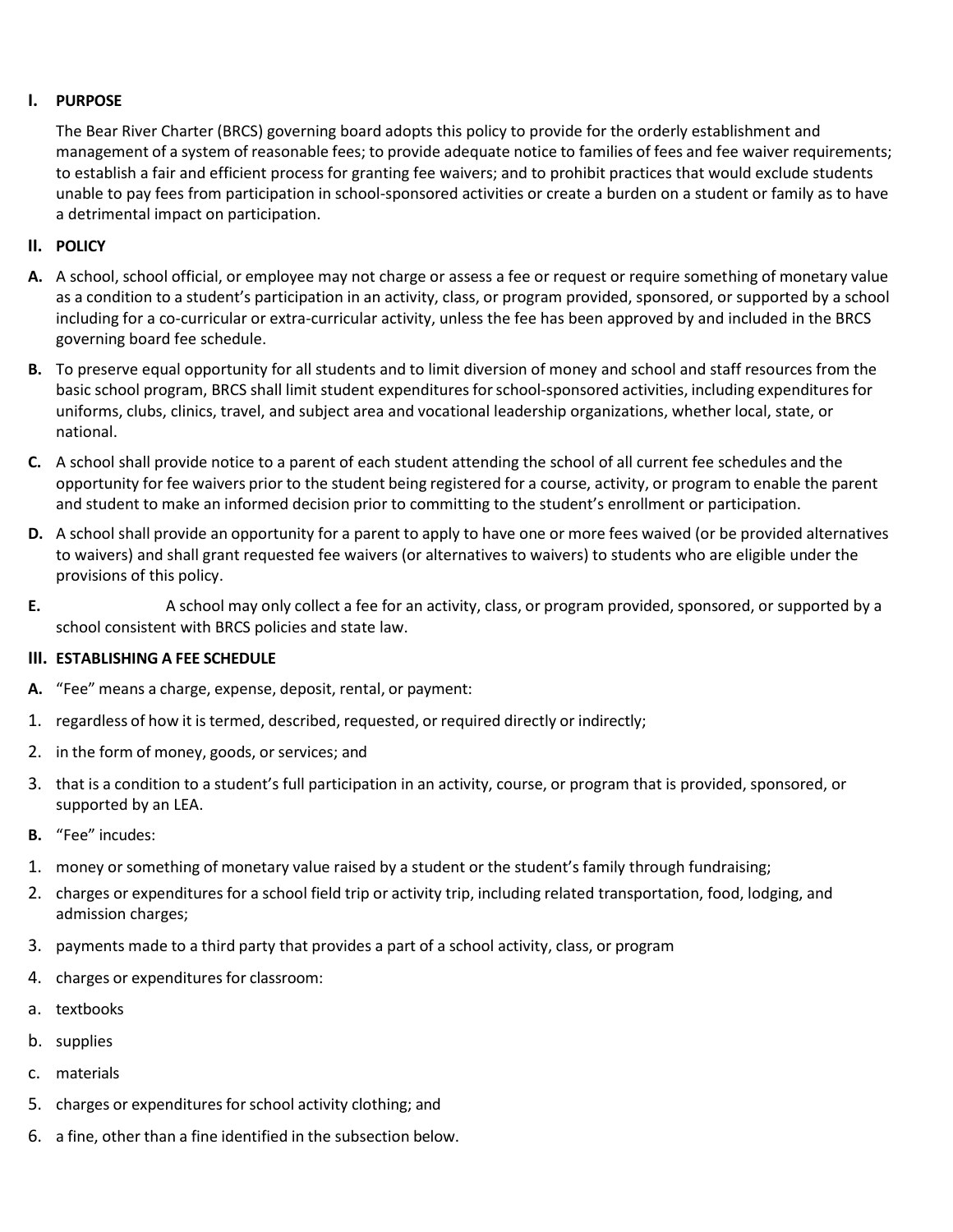- **C.** "Fee" does not include:
- 1. a student fine specifically approved by the Board for:
- a. failing to return school property;
- b. losing, wasting, or damaging private or school property through intentional, careless, or irresponsible behavior, or as described in Utah Code Ann. §53G-8-212; or
- c. improper use of school property, including a parking violation;
- 2. a payment for school breakfast or lunch;
- 3. a deposit that is:
- a. a pledge securing the return of school property that is refunded upon the return of the school property; or
- b. a charge for insurance, unless the insurance is required for a student to participate in an activity, course, or program or
- 4. Charges associated with a student's participation in a non-curricular club.

## **D. Fee Setting Process**

- 1. BRCS, in consultation with stakeholders, will develop a proposed fee schedule and policies to submit to the Board. When determining a fee proposal for Board approval, staff may consider the following factors:
- a) the school's cost to provide the activity, class, or program;
- b) the school's student enrollment;
- c) the median income of families:
- within the school's boundary; or
- enrolled in the school;
- d) the number and monetary amount of fee waivers, designated by individual fees, annually granted within the prior three years;
- e) the historical participation and school interest in certain activities;
- f) the prior year fee schedule;
- g) the amount of revenue collected from each fee in the prior year;
- h) fund-raising capacity;
- i) prior year community donors; and
- j) other resources available, including through donations and fundraising.

### <span id="page-3-0"></span>**E. Board Approval of Fee Schedules and Policies.**

- 1. The Board shall annually review the provisions of this policy.
- 2. Fee schedules and policies for BRCS shall be adopted by the Board on or before April 1<sup>st</sup> of each year in a regularly scheduled public meeting of the Board.
- 3. Adoption of the BRCS fee schedule may not be delegated to a community council, staff member, or any other advisory committee or group.
- 4. Prior to adopting the annual fee schedule, the Board shall encourage public participation in the process and provide an opportunity for the public to comment on the proposed fee schedule during a minimum of two public meetings of the Board.
- 5. The Board shall provide notice of the meetings:
- a) to the public in accordance with the Utah Open and Public Meetings Act; and
- b) to parents and students using the same form of communication regularly used by BRCS to communicate with parents, including notice by e-mail, text, flyer, or phone call.
- 6. Minutes of the Board meeting during which the fee and fee policies are adopted together with copies of the approved policy and fee schedule shall be kept on file and made available upon request as required by UCA 52-4-203.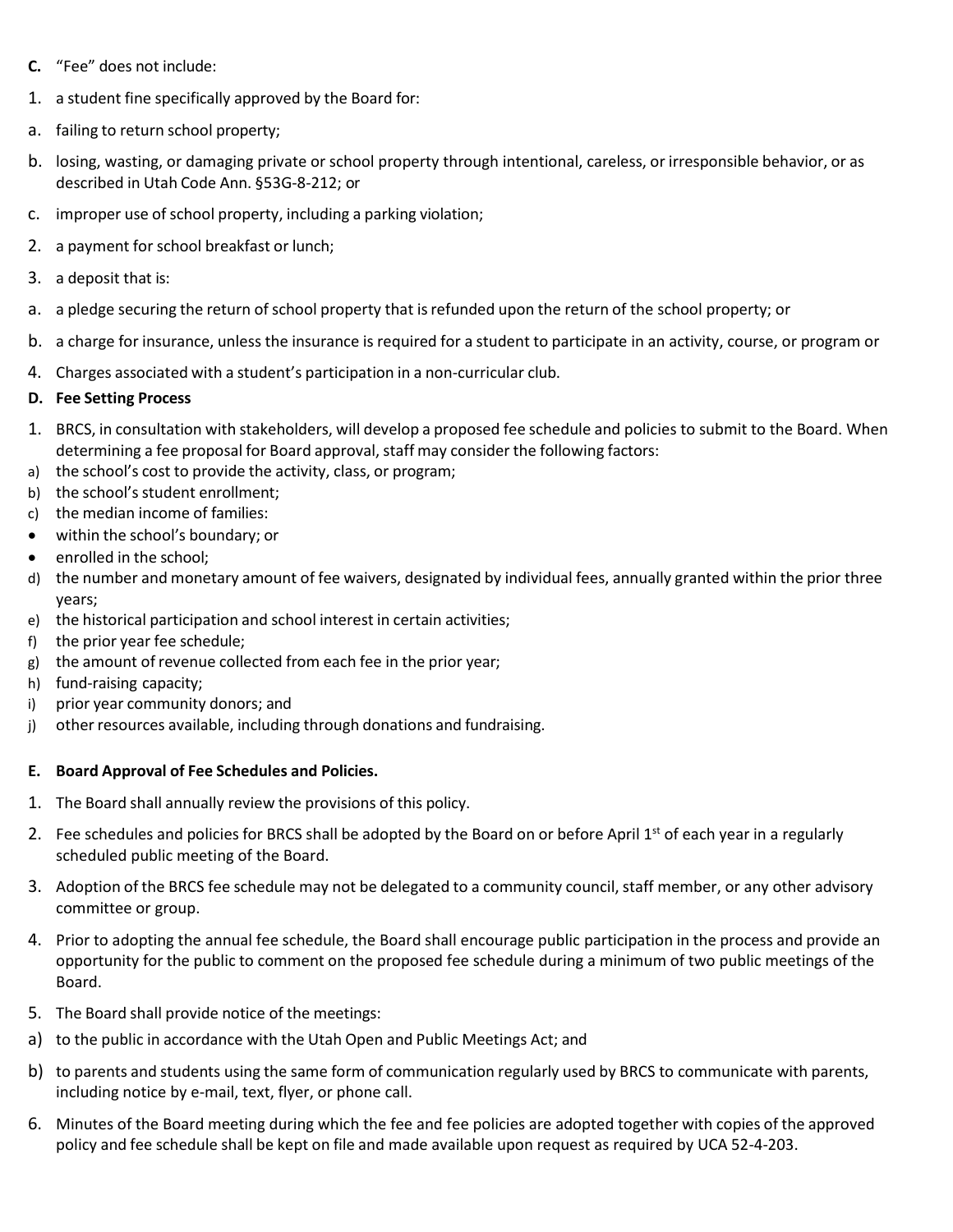7. The Board may adopt amended fee schedules after the April 1<sup>st</sup> date following the same approval process used for the original fee schedule.

## <span id="page-4-0"></span>**F. Fee Schedule Requirements**

- 1. The Board's adopted fee schedule shall include:
- a) a specific amount for each fee;
- b) if a student is responsible for multiple fees related to one activity, class, or program, a clear and easy to understand delineation of each fee and the fee total for each activity, class, or program;
- c) a per student annual maximum aggregate fee amount that BRCS may charge a student for the student's participation in all courses, programs, and activities provided, sponsored, or supported by a school for the year;
- d) a maximum fee amount per student for each activity;
- e) a spend plan for the revenue collected from each fee charged. The spend plan for each fee charged should provide students, parents, and employees transparency by identifying the fee's funding uses. The fee's corresponding spend plan shall include a list or description of anticipated types of expenditures, for the current fiscal year or as carryover for use in a future fiscal year, funded by the fee charged.
- 2. The amount of revenue raised by a student through voluntary individual fundraisers or required group fundraisers shall be included as part of the maximum fee amount per student for the activity and maximum total aggregate fee amount per student.
- 3. Students and parents who do not qualify for fee waivers may not be required to pay an increased fee amount to cover the costs of students and families who qualify for fee waivers.
- a) In calculating the expense incurred by the school in relation to an individual student, the cost of providing fee waivers to fee waiver eligible students may not be considered.
- b) Schools may notify students and families that they may voluntarily pay an increased fee amount or provide a donation to assist in covering the costs of other students and families.
- 4. **Beginning with the 2022-2023 school year,** a fee shall be equal to or less than the expense incurred by the school to provide for a student activity, course, or program.
- 5. An additional fee may not be charged, or a particular fee may not be increased to supplant or subsidize another fee.
- 6. A fee listed on a school fee schedule is the maximum amount which may be charged per student for a class or school sponsored or supported activity including uniforms, travel, and clinics, regardless of whether the activity is labeled as curricular, co-curricular or extra-curricular. The actual amount charged may be less.

# <span id="page-4-1"></span>**IV. FEES FOR CLASSES AND ACTIVITIES DURING THE REGULAR SCHOOL DAY**

### <span id="page-4-2"></span>**A. Elementary Schools**

- 1. No fee may be charged in kindergarten through grade six for any regularschool day activity including assemblies and field trips or for any snacks, materials, textbooks, instructional or school supplies, or fundraising such as "dress down days" except as provided in Subsection 2 below.
- 2. An elementary school or teacher may provide to a student's parent or guardian a suggested list of student supplies, as defined in this policy, for use during the regular school day so that a parent or guardian may furnish, on a voluntary basis, those supplies for student use. Such a list must include the following language as required by Utah Code 53G-7- 503(2)(c):

"*Notice: The items on this list will be used during the regular school day. They may be brought from home on a voluntary basis, otherwise,they will be furnished by the school*."

<span id="page-4-3"></span>3. The school must provide any necessary school supplies not voluntarily furnished by a parent or guardian.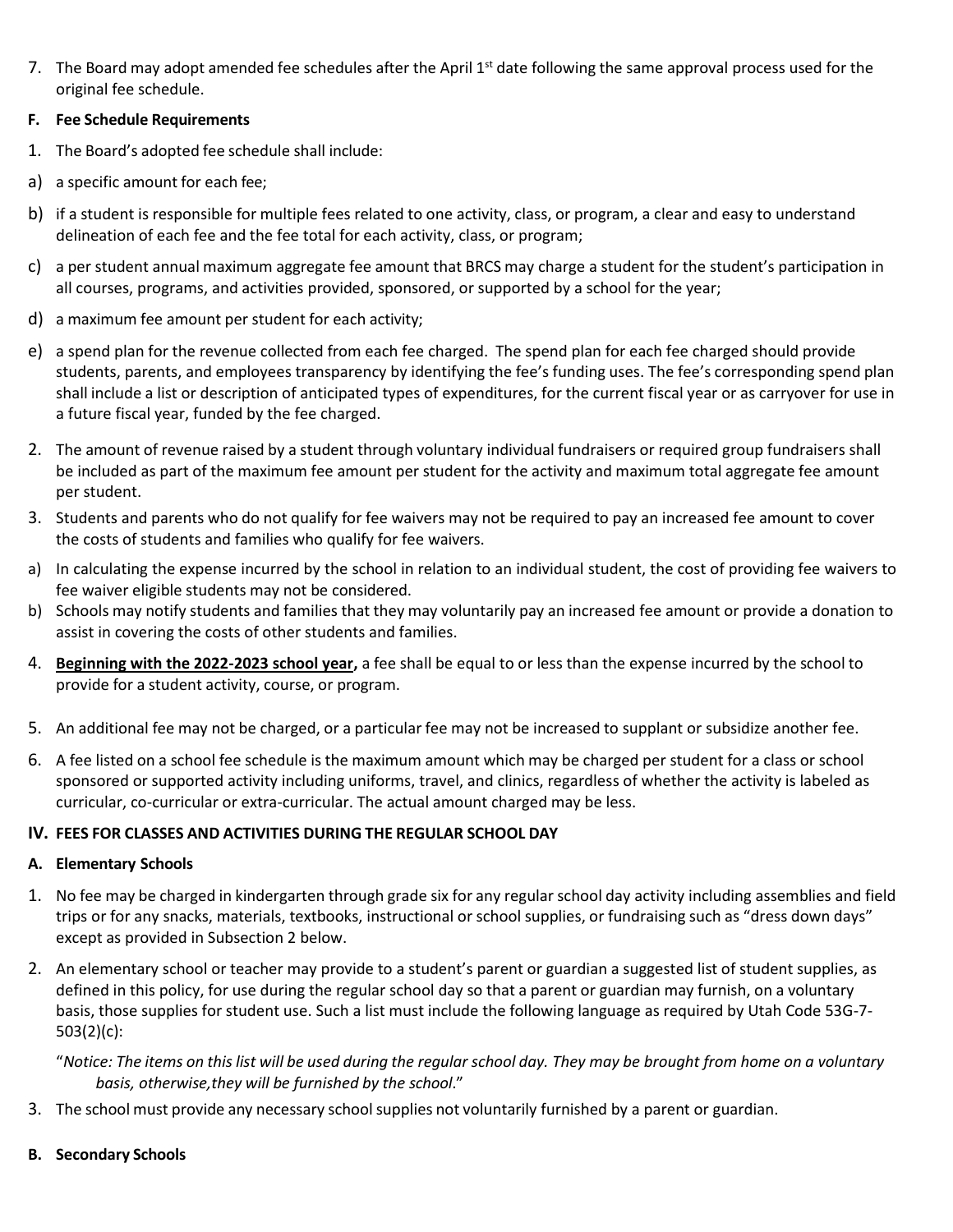- 1. Fees may be charged in connection with an activity, class, or program provided, sponsored, or supported by a school for a student in a secondary school that takes place during the regular school day if the fee is on the Board approved fee schedule.
- 2. All fees are subject to the fee waiver provisions of this policy.
- 3. If a secondary class is established or approved, which requires payment of fees or purchase of items for students to participate fully and to have the opportunity to acquire all skills and knowledge required for full credit or highest grades, the fees or costs for the class must be approved by and appear on the Board fee schedule and shall be subject to the fee waiver provisions of this policy.
- 4. A school may require a secondary student to provide student supplies as defined in this policy. Student supplies are subject to fee waivers as required by R277-407-8 and R277-407-3(7).
- 5. If a school requires special shoes or items of clothing that meet specific requirements, including requesting a specific color, style, fabric, or imprint, the cost of the special shoes or items of clothing are considered a fee, and subject to fee waiver.
- 6. **Beginning in the 2022-2023 school year** schools **may not charge a fee** for:
- a) a textbook. A textbook fee may only be charged for concurrent enrollment or advanced placement courses, and these fees are subject to fee waivers.
- (1) "Textbook" means instructional material necessary for participation in an activity, course or program, regardless of the format of the material including:
- (a) books, printed materials, and consumable workbooks;
- (b) computer hardware, software, or digital content; and
- (c) cost of maintenance and replacement as a result of normal use.
- (2) "Textbook" does not include instructional equipment or instructional supplies.
- 7. Remedial courses and credit recovery fees are subject to all school fee requirements. These fees shall be placed on the LEAs fee schedule and are subject to fee waivers. Additionally, beginning with the 2022-23 school year, any instructional material provided for a student to complete a remedial course or credit recovery, is considered a textbook and therefore shall be provided free of charge.
- 8. Schools **may charge a fee** for instructional equipment or instructionalsupplies, which are subject to fee waivers.
- a) "Instructional equipment" means equipment orsupplies required for a student to use as part of a secondary course that typically becomes the property of the student upon exiting the course.
- b) "Instructional equipment" includes course related tools or instruments.
- c) "Instructional supply" means a consumable or non-reusable supply that is necessary for a student to use as part of an activity, course, or program in a secondary school.

# <span id="page-5-0"></span>**V. PROJECT RELATED COURSES**

- **A.** In project related courses, projects required for course completion shall be free to all elementary school students and included in the approved course fee and be waivable for secondary students.
- **B.** A school may require a student at any grade level to provide materials or pay for an additional discretionary project if the student chooses and the course teacher approves a project in lieu of, or in addition to, a required classroom project. The additional costs for the alternate project are not subject to fee waiver.
- **C.** A school shall avoid allowing high-cost additional projects, particularly if authorization of an additional discretionary project results in pressure on a student by teachers or peers to also complete a similar high cost project.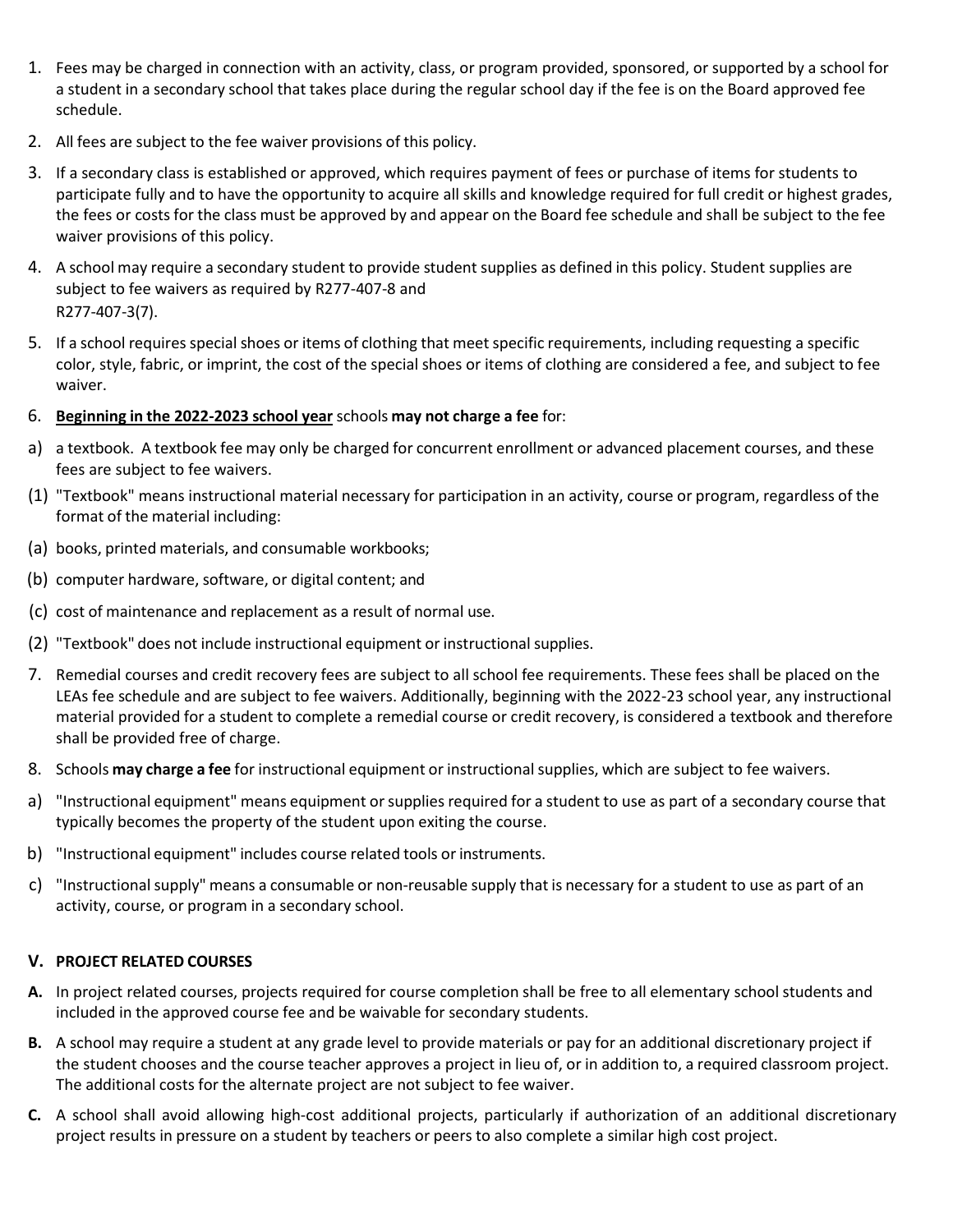**D.** A school or teacher may not require a student to select an additional project as a condition to enrolling, completing, or receiving the highest possible grade for a course.

## **VI. SCHOOL ACTIVITIES OUTSIDE OF THE REGULAR SCHOOL DAY**

- **A.** Fees may be charged in connection with any school-sponsored program or activity, that does not take place during the regular school day, regardless of the age or grade level of the student, if:
- 1. participation in the activity is voluntary;
- 2. the fee is on the Board approved fee schedule;
- 3. the amount collected from the student is equal to or less than the maximum fee amount on the approved fee schedule;
- 4. the fee revenue is collected in compliance with BRCS financial policies;
- 5. fee revenue is expended in compliance with the spend plan;
- 6. the fee is subject to the fee waiver requirements; and
- 7. for elementary schools, the student's participation in the activity does not affect a student's grade or ability to participate fully in any course taught during the regular school day.
- **B.** Schools that provide, sponsor, or support an activity, class, or program outside of the regular school day or school calendar are subject to the provisions of this policy regardless of the time or season of the activity, class, or program.

### **VII.NOTICE TO PARENTS**

- **A.** Each school shall annually publish the Board's approved fee schedule, including fee maximums, and fee waiver policies on each of the school's publicly available websites.
- **B.** The parent of each student shall be provided a copy of the fee schedule, fee waiver policies, and the school fee documents required by Utah Administrative Code (UAC) R277-407-6 annually in the school's registration materials and upon registration to the parent of a student who enrolls after the initial registration period.
- **C.** Upon request, the school shall provide printed copies of school fee schedules, waiver policies, and documents to a parent or guardian who is unable or chooses not to access them through the school website.
- **D.** If more than 20% of the student or parent population of BRCS uses a single language other than English as their first language, BRCS will publish the fee schedule and fee waiver policies in the language of those families.
- **E.** The administrator of a school shall make arrangements for a BRCS representative to meet personally with each student's parent or family and make available an interpreter for the parent to understand the fee schedule and waiver policies when the student or parent's first language is a language other than English and BRCS has not published the information in the parent's first language.

### **VIII. FEE WAIVERS**

- <span id="page-6-1"></span><span id="page-6-0"></span>A. General Fee Waiver Provisions
- 1. "Waiver" or "fee waiver" means a full release from the requirement or payment of a fee and from any provision in lieu of a fee payment.
- 2. All fees are subject to fee waiver unless specifically identified as a non-waivable charge in 53G-7-501(6)(c)or UAC R277- 407.
- 3. A school is not required to waive a non-waivable charge.
- 4. To ensure that no student is denied the opportunity to participate in a class or school sponsored or supported activity because of an inability to pay a fee, each school will provide for adequate waivers or other provisions in lieu of fee waivers.
- 5. The process for obtaining a fee waiver, pursuing an alternative to fee waiver, or appealing the denial of a fee waiver shall be administered confidentially, fairly, objectively, without delay, and in a manner that avoidsstigma, embarrassment, undue attention, and unreasonable burdens on students and parents.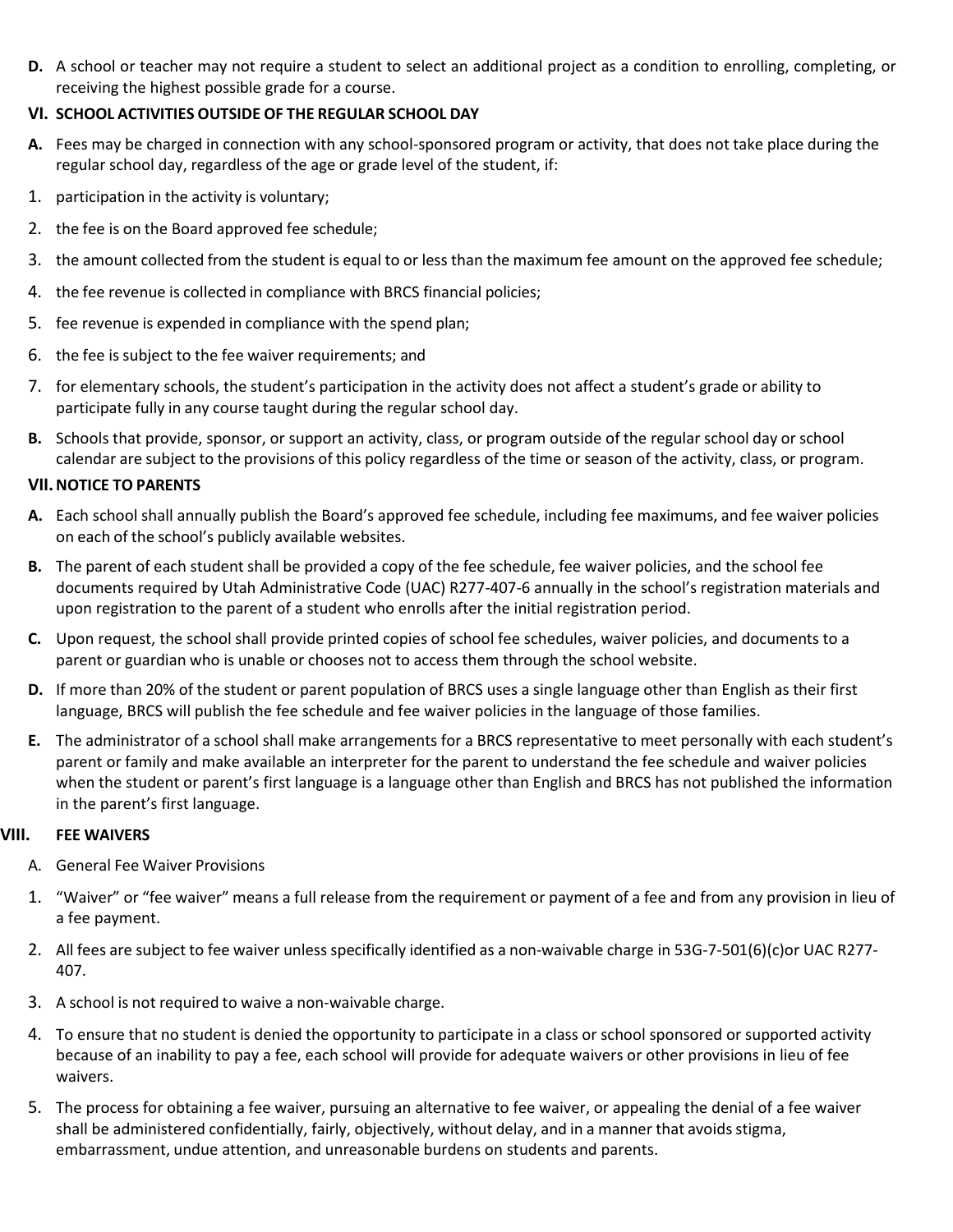- 6. A student receiving a fee waiver or other provisions in lieu of a fee shall not be treated differently from other students or identified to students, staff members, or other persons who do not need to know of the waiver.
- 7. Any requirement that a student pay a fee is suspended during any period in which the student's eligibility for a fee waiver is being determined or a denial of a fee waiver is being appealed.

#### **B. Fee Waiver Eligible Charges**

Fees for the following are waivable regardless of whether they are held during the regular school day, during the regular school year, outside of the regular school day, outside of the regular school year, or during the summer:

- 1. An activity, class, or program that is:
- a) primarily intended to serve school-age children; and
- b) taught or administered, more than inconsequentially, by a school employee as part of the employee's assignment.
- 2. An activity, class, or program that is explicitly or implicitly required:
- a) as a condition to receive a higher grade, or for successful completion of a school class or to receive credit, including a requirement for a student to attend a concert or museum as part of a music or art class for extra credit; or
- b) as a condition to participate in a school activity, class, program, or team, including, a requirement for a student to participate in a summer camp or clinic for students who seek to participate on a school team, such as cheerleading, football, soccer, dance, or another team.
- 3. An activity or program that is promoted by a school employee, such as a coach, advisor, teacher, school-recognized volunteer, or similar person, during school hours where it could be reasonably understood that the school employee is acting in the employee's official capacity.
- 4. Admission, entrance, or gate fees for student attendance to an event or activity provided, sponsored, or supported by the school including:
- a) athletic competitions;
- b) music or theater program performances; and
- c) parent teacher organization activities.
- 5. An activity or program where full participation in the activity or program includes:
- a) travel for state or national educational experiences or competitions;
- b) debate camps or competitions; or
- c) music camps or competitions.
- 6. A concurrent enrollment, CTE, or AP course.
- 7. Activity clothing required to be worn by a student when participating as a club, school group, or team such as matching jackets, hoodies, t-shirts, or other like clothing.
- 8. Official curricular, co-curricular, and extra-curricular club or team uniforms that are required for student participation.
- <span id="page-7-0"></span>**C. Non-waivable Charges**

Non-waivable charges are costs, payments, or expenditures which are not considered to be school fees and are not subject to fee waivers.

- 1. Non-waivable charges include a personal discretionary charge or purchase for:
- a) insurance, unless the insurance is required for a student to participate in an activity, class, or program;
- b) college credit related to the successful completion of a concurrent enrollment class or an advanced placement examination; and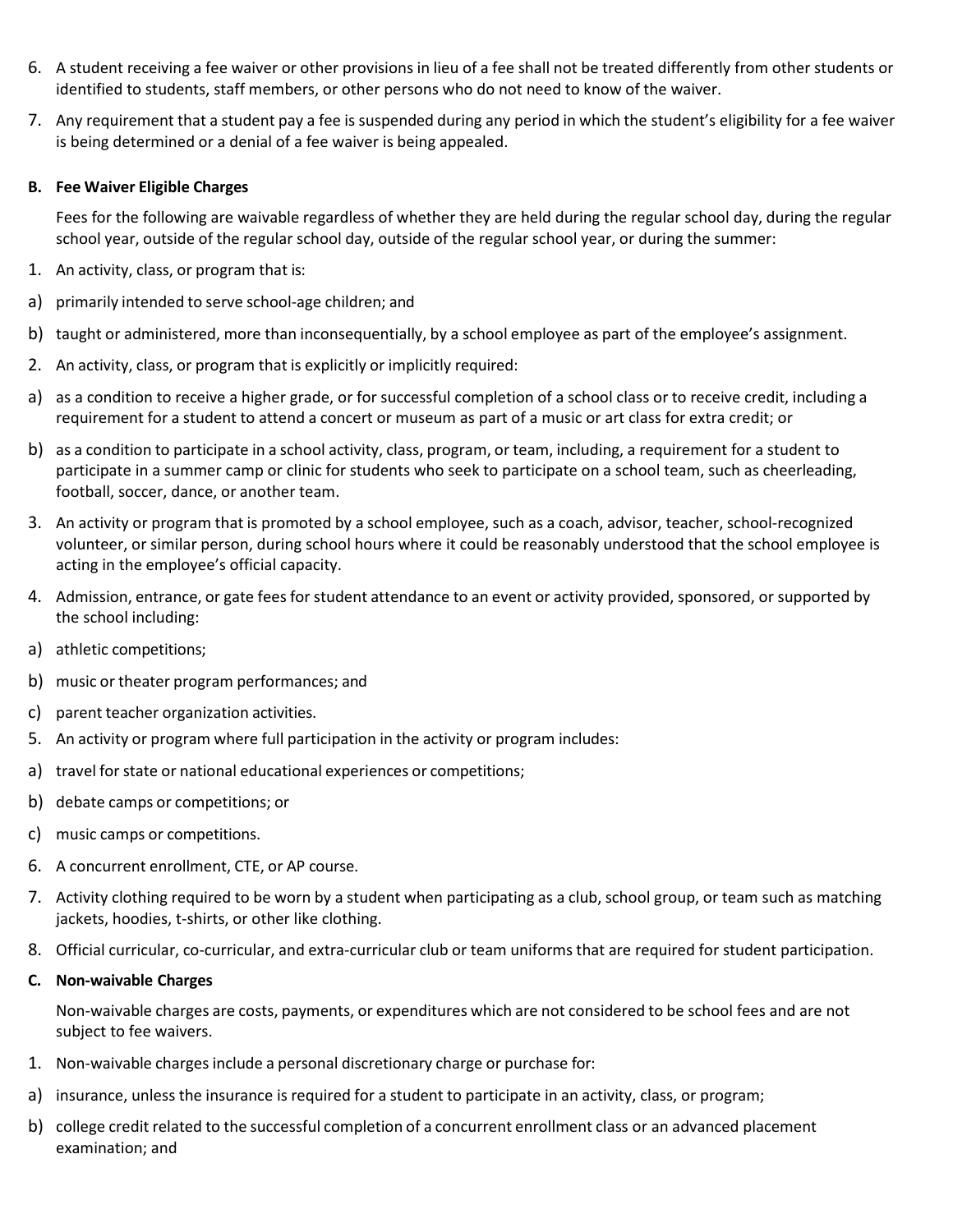- c) a personal consumable item such as a yearbook, class ring, letterman jacket or sweater, or other similar item, except when requested or required by a school as a condition to a student's participation.
- 2. Charges designated by Utah Code, federal law, or administrative rule not to be a fee are non-waivable charges including:
- a) tuition for nonresident out-of-state students and foreign students, foreign student transcript translation fees and I-20 form processing charges;
- b) a charge for an activity, class, program, that meets the criteria of a noncurricular club as described in Utah Code Title 53G, Chapter 7, Part 7, Student Clubs;
- c) a charge for a school breakfast or lunch;
- d) a fine for improper use of school property, including a parking violation; or
- e) a fine for replacement of damaged or lost school property in accordance with Utah Code Ann. 53G-8-212.
- (1) If the student and the student's parent are unable to pay for damages or if it is determined by the school in consultation with the student's parent that the student's interests would not be served if the parent were to pay for the damages, the school may provide for a program of work the student may complete in lieu of the payment.
- (2) No fine may be assessed for damages which may be reasonably attributed to normal wear and tear.

### <span id="page-8-0"></span>**D. Fee Waiver Administrator**

- 1. The director in each school shall designate at least one person at the appropriate administrative level to act as the "Fee Waiver Administrator." The designated individual shall:
- a) be trained in and have a knowledge and understanding of school fees, the fee waiver process, and student data privacy laws; and
- b) work in an appropriate setting to facilitate confidential conversations and documents.
- 2. The Fee Waiver Administrator shall be responsible to:
- a) review fee waiver applications and verification documents;
- b) grant or deny fee waiver requests;
- c) compile all logs and maintain fee waiver documents in compliance with the Family Educational Rights and Privacy Act (FERPA); and
- d) report fee waiver information.
- 3. The Fee Waiver Administrator's contact information will be available on the school's website with other school fee information and in student registration materials.

<span id="page-8-1"></span>A student may not assist in the fee waiver approval process.

### **E. Fee Waiver Application Process**

- 1. A school shall use the standardized state board school fees notice and fee waiver applications to inform parents of the process of obtaining a fee waiver.
- 2. The application for fee waiver shall be included on each school's website.
- 3. The fee waiver request process shall have no visible indicators that could lead to identification of fee waiver applicants.
- 4. A parent or student desiring to have one or more fees waived shall submit a completed fee waiver application and verification of eligibility to the Fee Waiver Administrator.
- 5. A student must reapply for fee waiver each school year.
- **F. Fee Waiver Eligibility Verification**
- 1. A student is eligible for and will be granted a fee waiver if the Fee Waiver Administrator receives a completed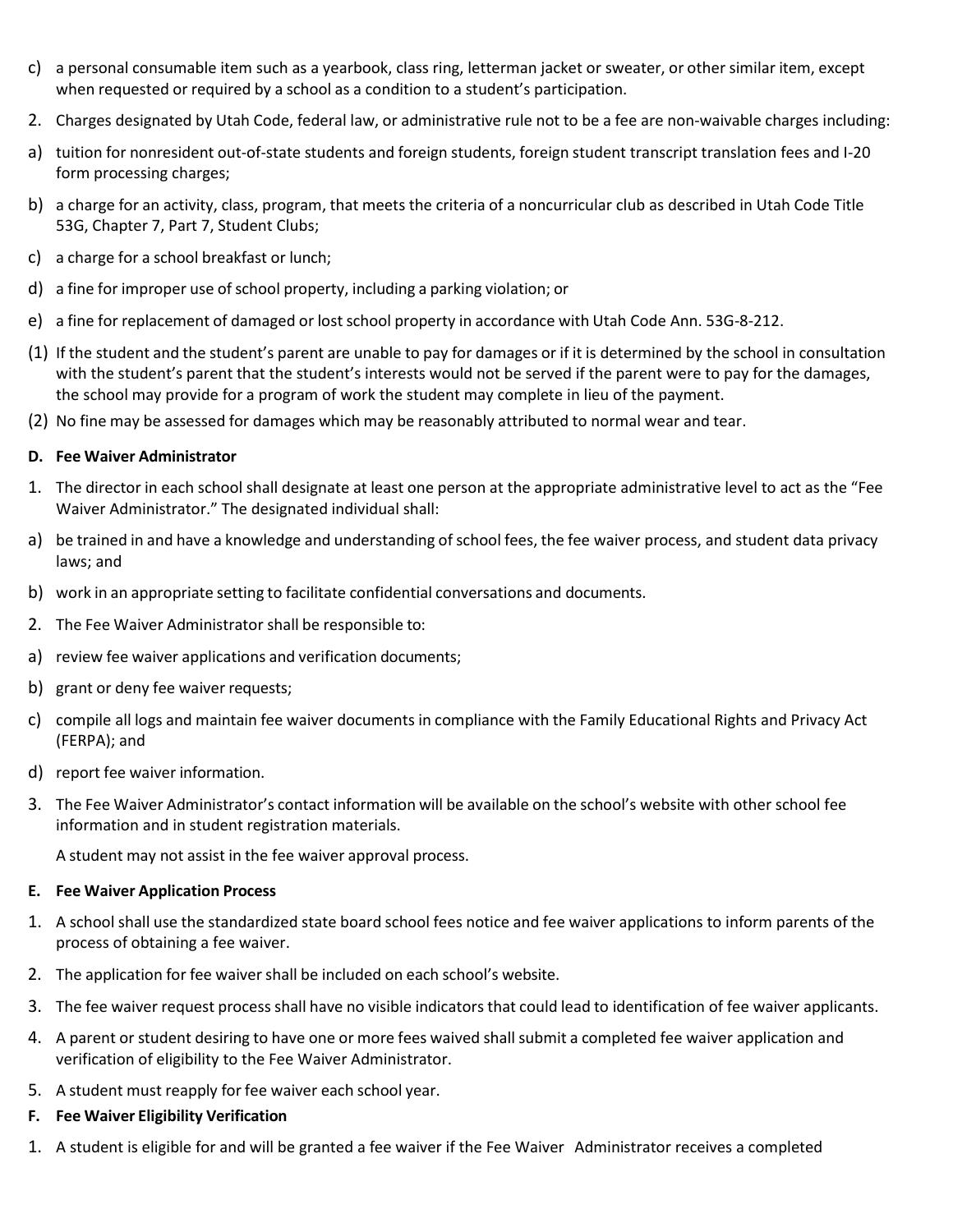application and verification of one of the following from the student or parent:

- a) The student's family income qualifies under the levels set by the State Superintendent and the parent provides verification in the form of income statements, pay stubs, or tax returns:
- (1) these levels are set to correspond to the income levels for the federal free lunch program and may be found at [schools.utah.gov/schoolfees o](https://www.schools.utah.gov/schoolfees)n the fee waiver application form;
- (2) all income received by the household is considered including salary, public assistance benefits, social security payments, pensions, unemployment compensation and child support payments.
- b) The student receives Supplemental Security Income (SSI) and the parent provides benefit verification documents from the Social Security Administration.
- c) The student's family receives Temporary Assistance for Needy Families (TANF) and the parent provides benefit verification from the Utah Department of Workforce Services for the period for which the fee waiver is sought which may be in the form of an electronic screenshot of eligibility determination or status.
- d) The student is in foster care through the Division of Child and Family Services; or is in state custody and the individual seeking the waiver provides the youth in care required intake form and school enrollment letter, provided by a case worker from the Utah Division of Child and Family Services or the Utah Juvenile Justice Department.
- e) The student is designated as McKinney-Vento by the LEAs liaison. Consistent with the McKinney-Vento Act and Edda Title VII, part B, any student designated McKinney-Vento by the LEA liaison will not require further documentation.
- 2. A school shall ensure that a fee waiver or other provision in lieu of fee waiver is available to any student whose parent is unable to pay.
- a) A Fee Waiver Administrator may grant a fee waiver to a student, on a case-by- case basis, who does not qualify for a fee waiver under the criteria above, but who, because of extenuating circumstancesis not reasonably capable of paying the fee.
- b) An opportunity will be provided for those requesting a fee waiver under this standard to meet privately with the Fee Waiver Administrator to discuss their situation and potential eligibility for fee waiver.
- c) Verification may be collected as appropriate for the situation.

#### <span id="page-9-0"></span>**G. Notification of Eligibility**

- 1. After reviewing the documentation provided by the student and the student's parent, the Fee Waiver Administrator will approve or deny the fee waiver request.
- 2. The Fee Waiver Administrator shall not retain required fee waiver verification documents or copies of the verification documents but will keep the following information as a log or record:
- a) That the student's eligibility was verified;
- b) The name and position of the person who reviewed the verification documents;
- c) The date it was verified; and
- d) The type of documentation used to verify eligibility.
- 3. The Fee Waiver Administrator shall maintain documentation of the following:
- a) The school year the request was submitted;
- b) The type and amount of fees requested to be waived;
- c) Whether the request was approved or denied;
- d) If approved, the type and amount of fees which were waived.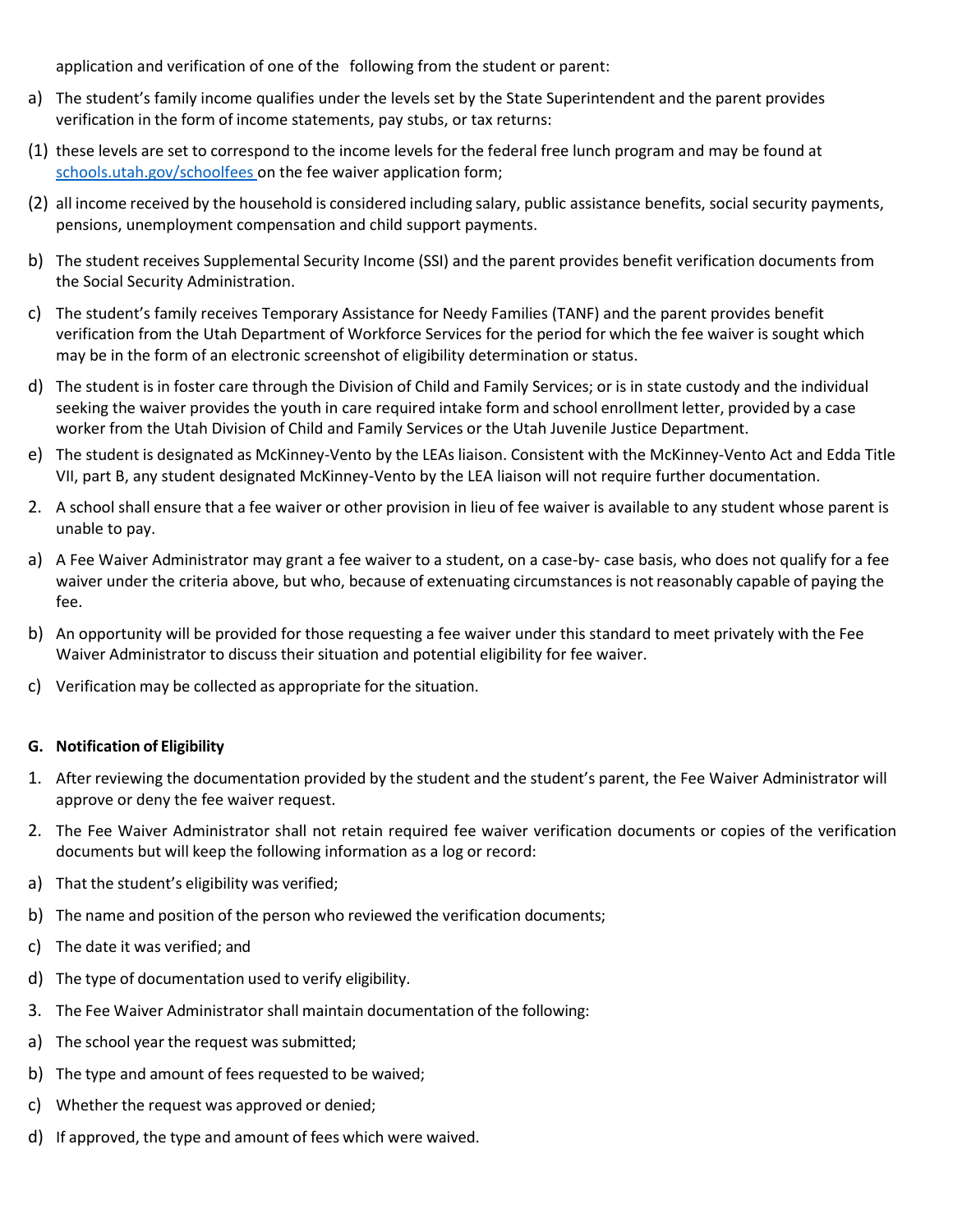- 4. The Fee Waiver Administrator shall provide written notice of the decision to grant or deny a fee waiver request to the student's parent using the standardized state board fee waiver decision and appeal form.
- 5. If a fee waiver request is denied, the written notice of decision shall include the reason the request was denied and a copy of the appeal process and appeal form.

## <span id="page-10-0"></span>**H. Appeal of Fee Waiver Denial**

- a. A student or the student's parent may appeal the decision to deny a fee waiver request by completing and submitting the appeal form included with the denial or found on the school website to the director within [10] school days of receiving notice of denial.
- b. The school shall contact the parent within two (2) weeks after receiving the appeal and schedule a meeting with the principal to discuss the parent's concerns.
- c. If after meeting with the school principal the waiver is still denied, the parent may appeal, in writing, within ten (10) school days of receiving notice of denial, to the BRCS school boar
- **IX. ALTERNATIVES TO WAIVERS** (Service in Lieu of Waivers is not offered.)

## <span id="page-10-1"></span>**X. COLLECTION OF SCHOOL FEES**

- **A.** A school may make an installment payment plan available to a parent or student to pay for a fee, however, an installment payment plan may not be required in lieu of a fee waiver.
- **B.** A student may not collect or receive student fees from other students or parents.
- **C.** A school may pursue reasonable methods for collecting student fees, but may not, as a result of unpaid fees:
- 1. exclude a student from a school, an activity, class, or program that is provided, sponsored, or supported by a school or [LEA] during the regular school day;
- 2. refuse to issue a course grade; or
- 3. deny a former or current student receipt of official student records, including written or electronic class schedules, grade reports, diplomas, or transcripts.
- **D.** A school may impose a reasonable charge to cover the cost of duplicating, mailing, or transmitting transcripts and other school records.
- **E.** A school may not charge for duplicating, mailing, or transmitting copies of school recordsto an elementary or secondary school in which a former student is enrolled or intends to enroll.
- **F.** If a school's property has been lost or willfully cut, defaced, or otherwise damaged, the school may withhold the issuance of an official written grade report, diploma, or transcript of the student responsible for the damage or loss until the student or the student's parent has paid for the damages in accordance with Utah Code 53G-8-212(2)(a).
- **G.** Notwithstanding Subsection F, a school may not withhold any records required for student enrollment or placement in a subsequent K-12 school.

### <span id="page-10-2"></span>**XI. FUNDRAISING**

- **A.** Any fundraising activity must be approved and conducted in accordance with BRCS Fund Raising Policy.
- 1. A school may not authorize, establish, or allow for required individual fundraising.
- 2. A school may allow optional individual fundraising opportunities for students to raise money to offset the cost of the student's fees.
- 3. A school may allow for group fundraisers.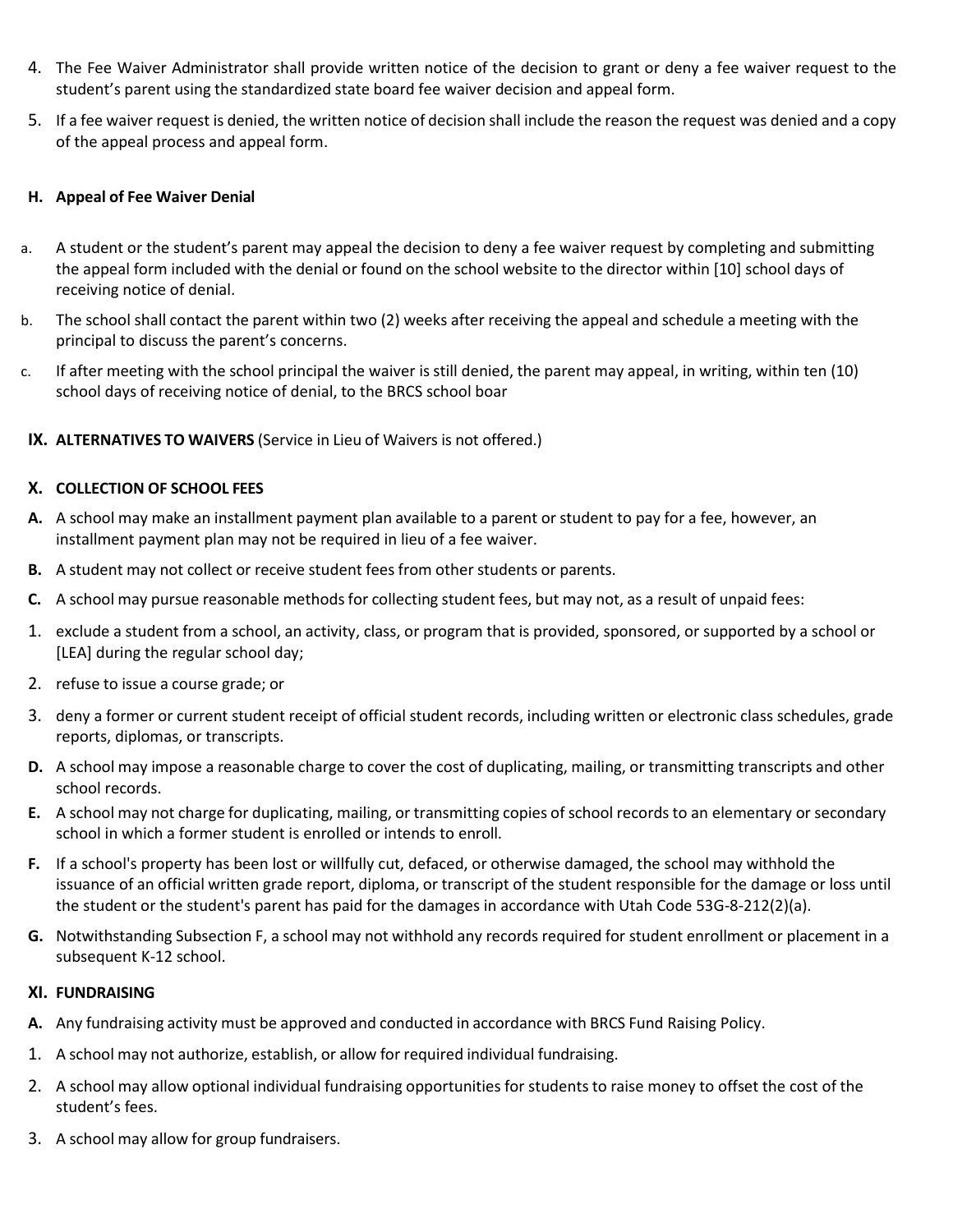- **B.** A school shall not deny a student membership on a team or group, based on the student's non-participation in a fundraiser.
- **C.** Schools seeking to use alternative methods of raising revenue must comply with the BRCS Fundraising Policy and UAC R277-113.

## <span id="page-11-0"></span>**XII. DONATIONS IN LIEU OF FEES.**

- **A.** A school may not request or accept a donation in lieu of a fee from a student or parent unless the activity, class, or program for which the donation is solicited will otherwise be fully funded by BRCS and receipt of the donation will not affect participation by an individual student.
- **B.** A donation is a fee if a student or parent is required to make the donation as a condition to the student's participation in an activity, class, or program.
- **C.** If BRCS levels actions to solicit or accept a donation or contribution must be in compliance with all Board policies, must clearly state that donations and contributions by a student or parent are voluntary, and may not place any undue burden on a student or family.
- **D.** BRCS may raise money to offset the cost to BRCS attributed to fee waivers granted to students through the BRCS parent organization.
- **E.** BRCS shall direct donations provided to the BRCS through the BRCS foundation in accordance with policies governing the BRCS parent organization
- <span id="page-11-1"></span>**F.** BRCS or a school may not accept a donation that would create a significant inequity among the schools within BRCS.

### **XIII. SCHOOL REPORTING REQUIREMENTS**

- 1. Each school principal and BRCS Board Chair shall submit a Certification of Compliance annually affirming compliance with the provisions of this policy.
- 2. The BRCS Charter Director shall submit a Certification of Compliance annually affirming compliance with the provisions of this policy and submit the following forms:
	- a. Student Fee Schedule with Spend Plan
	- b. School Fee Policy
	- c. School Fee Waiver Policy
	- d. Notice of Fee Waiver Criteria provided by the LEA to student's parents
- 3. Each schoolshall maintain records and submit documentation to BRCS administrative assistant annually as required per USBE Certificate of Compliance Statistical Data reporting requirements.

### **XIV. TRAINING**

<span id="page-11-3"></span><span id="page-11-2"></span>BRCS charter director shall provide for annual training of BRCS employees on fee related policies enacted by the Board specific to each employee's job function.

### **XV. PENALTIES FOR VIOLATION OF SCHOOL FEE POLICY**

A. Any administrator, teacher, advisor, or coach who knowingly violates the authorized fee schedule and financial policies as approved annually by the Board will be subject to disciplinary action as outlined by BRCS Policy.

#### **XVI. DEFINITIONS**

<span id="page-11-4"></span>Definitions applicable to this policy are intended to be consistent with UCA 53G-7-501 and UAC R277-407. In the case of a discrepancy, the Utah Code shall prevail.

- **A.** "Co-curricular activity" means an activity, course, or program, that:
	- Is an extension of a curricular activity;
	- Is included in an instructional plan and supervised or conducted by a teacher or education professional;
	- Is conducted outside of regular school hours;
	- Is provided, sponsored, or supported by the LEA; and
	- Includes a required regular school day activity, course, or program.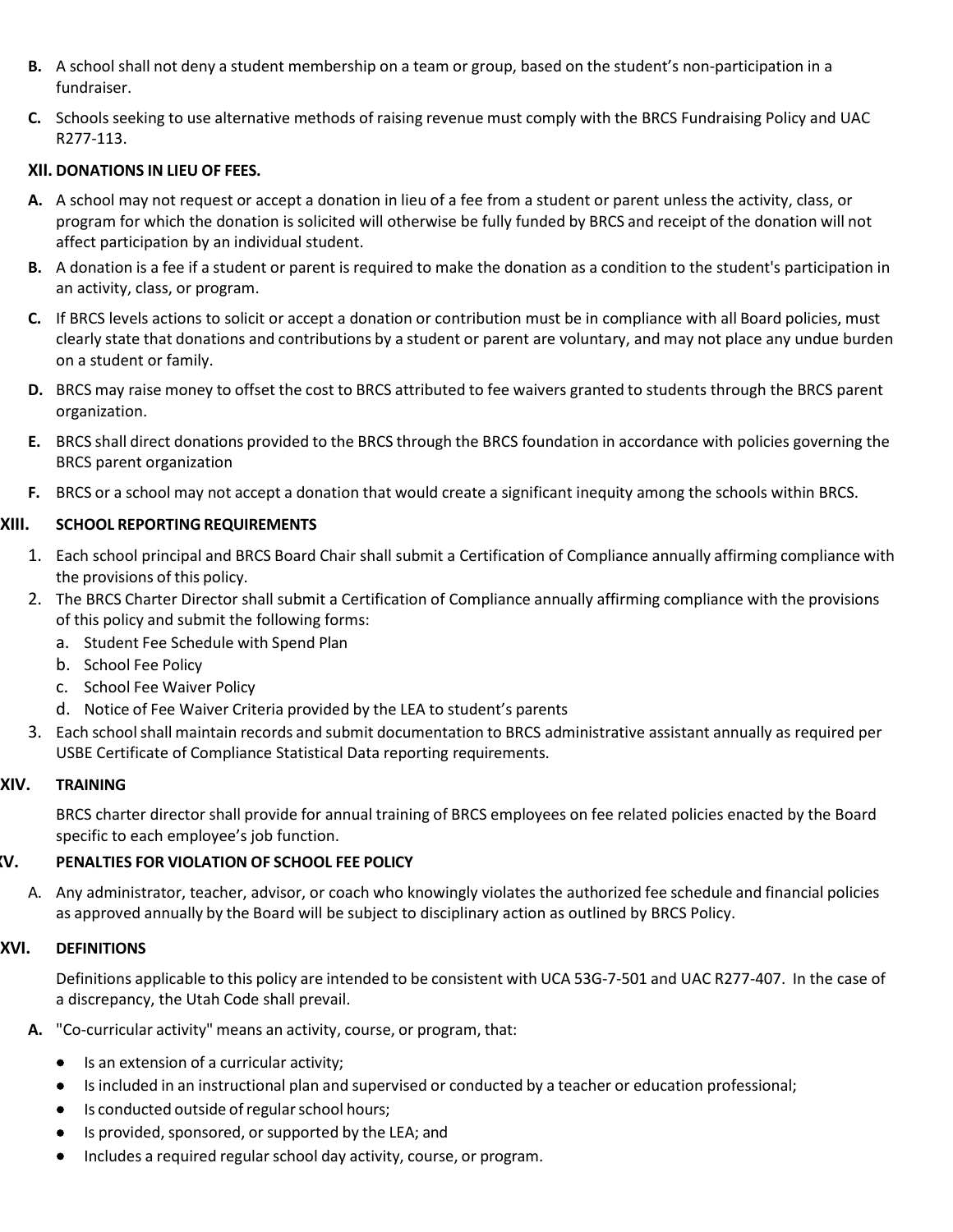- **B.** "Curricular activity" means an activity, a course, or a program that is:
	- Intended to deliver instruction;
	- provided, sponsored, or supported by an LEA; and
	- conducted only during school hours.
- **C.** "Extra-curricular activity" means an activity, course, or program that is:
	- Not directly related to delivering instruction;
	- Not a curricular or co-curricular activity; and
	- Is provided, sponsored, or supported by an LEA.
- **D.** "Fundraiser," "fundraising," or "fundraising activity" means an activity or event provided, sponsored, or supported by a school that uses students to generate funds to raise money to:
	- provide financial support to a school or any of the school's classes, groups, teams, or programs; or
	- benefit a particular charity or for other charitable purposes.
- **E.** "Fundraiser," "fundraising," or "fundraising activity" may include:
	- the sale of goods or services;
	- the solicitation of monetary contributions from individuals or businesses; or
	- other lawful means or methods that use students to generate funds.
- **F.** "Fundraiser," "fundraising," or "fundraising activity" does not include an alternative method of raising revenue without students.
- **G.** "Group fundraiser" or "group fundraising" means a fundraising activity where the money raised is used for the mutual benefit of the group, team, or organization.
- **H.** "Individual fundraiser" or "individual fundraising" means a fundraising activity where money is raised by each individual student to pay the individual student's fees.
- **I.** "Instructional equipment" means an activity, course, or program-related tool or instrument that:
	- Is required for a student to use as part of an activity, course, or program in a secondary school;
	- Typically becomes the property of the student upon exiting the activity, course, or program; and
	- Is subject to fee waiver.
- **J.** "Instructional equipment" includes:
	- Shears or styling tools;
	- A band instrument;
	- A camera;
	- A stethoscope; or
	- Sports equipment, including a bat, mitt, or tennis racquet.
- **K.** "Instructional supply" means a consumable or non-reusable supply that is necessary for a student to use as part of an activity, course, or program in a secondary school.
- **L.** "Instructional supply" includes:
	- Prescriptive footwear; brushes or other art supplies, including clay, paint, or art canvas;
	- Wood for wood shop;
	- Legos for Lego robotics
	- Film; or
	- Filament used for 3D printing.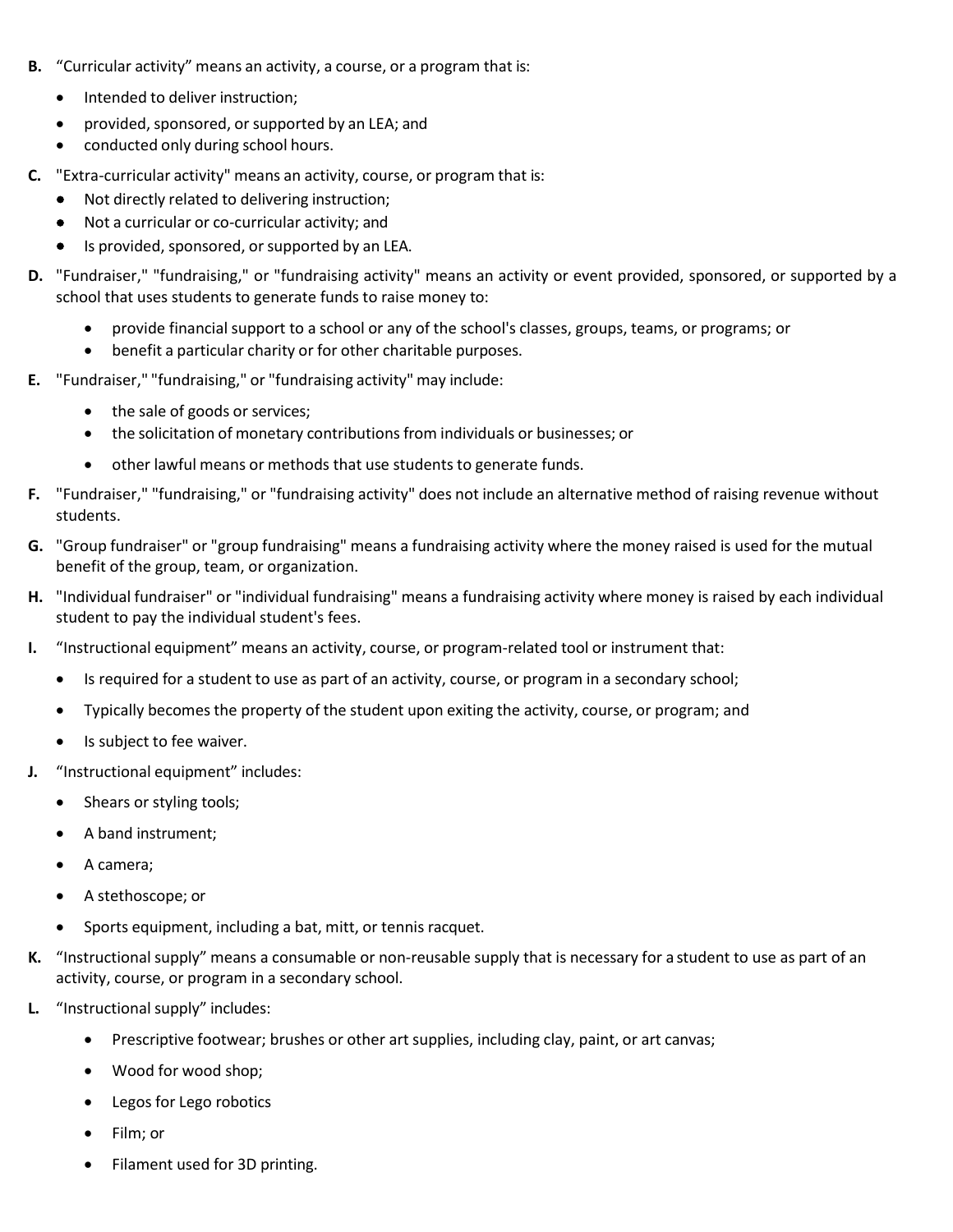- **M.** "Noncurricular club" is a student-initiated group that may be authorized and allowed school facilities use during noninstructional time in secondary schools. See UCA 53G-7-701 Student Clubs.
- **N.** "Provided, sponsored, or supported by a school" means an activity, class, program, fundraiser, club, camp, clinic, or other event that:
- 1. is authorized by an LEA or school, according to local education board policy; or
- 2. satisfies at least one of the following conditions:
- a) the activity, class, program, fundraiser, club, camp, clinic, or other event is managed or supervised by an LEA or school, or an LEA or school employee;
- b) the activity, class, program, fundraiser, club, camp, clinic, or other event uses, more than inconsequentially, the LEA or school's facilities, equipment, or other school resources; or
- c) the activity, class, program, fund-raising event, club, camp, clinic, or other event is supported or subsidized, more than inconsequentially, by public funds, including the school's activity funds or minimum school program dollars.
- **O.** "Provided, sponsored, or supported by a school" does not include an activity, class, or program that meets the criteria of a noncurricular club as described in Utah Code Ann. Title 53G-7-7, Student Clubs.
- **P.** "Provision in lieu of fee waiver" means an alternative to fee payment or waiver of fee payment.
- **Q.** "Provision in lieu of fee waiver" does not include a plan under which fees are paid in installments or under some other delayed payment arrangement.
- **R.** "Regular school day" has the same meaning as the term "school day" described in UAC R277-419-2.
- **S.** "Requested or required by an LEA as a condition to a student's participation" means something of monetary value that is impliedly or explicitly mandated or necessary for a student, parent, or family to provide so that a student may:
	- fully participate in school or in a school activity, class, or program;
	- successfully complete a school class for the highest grade; or
	- avoid a direct or indirect limitation on full participation in a school activity, class, or program, including limitations created by:
- a) peer pressure, shaming, stigmatizing, bullying, or the like; or
- b) withholding or curtailing any privilege that is otherwise provided to any other student.
- **T.** "School equipment" means a durable school-owned machine, equipment, or tool used by a student as part of an activity, course, or program in a secondary school.
- **U.** "School equipment" includes a saw or 3D printer.
- **V.** "Something of monetary value" means a charge, expense, deposit, rental, fine, or payment, regardless of how the payment is termed, described, requested, or required directly or indirectly, in the form of money, goods or services.
- **W.** "Something of monetary value" includes:
	- charges or expenditures for a school field trip or activity trip, including related transportation, food, lodging, and admission charges;
	- payments made to a third party that provide a part of a school activity, class, or program;
	- classroom supplies or materials; and
	- a fine, except for a student fine specifically approved by an LEA for:
- a) failing to return school property;
- b) losing, wasting, or damaging private or school property through intentional, careless, or irresponsible behavior; or
- c) improper use of school property, including a parking violation.
- **X.** "Student supplies" means items which are the personal property of a student which, although used in the instructional process, are also commonly purchased, and used by persons not enrolled in the class or activity in question and have a